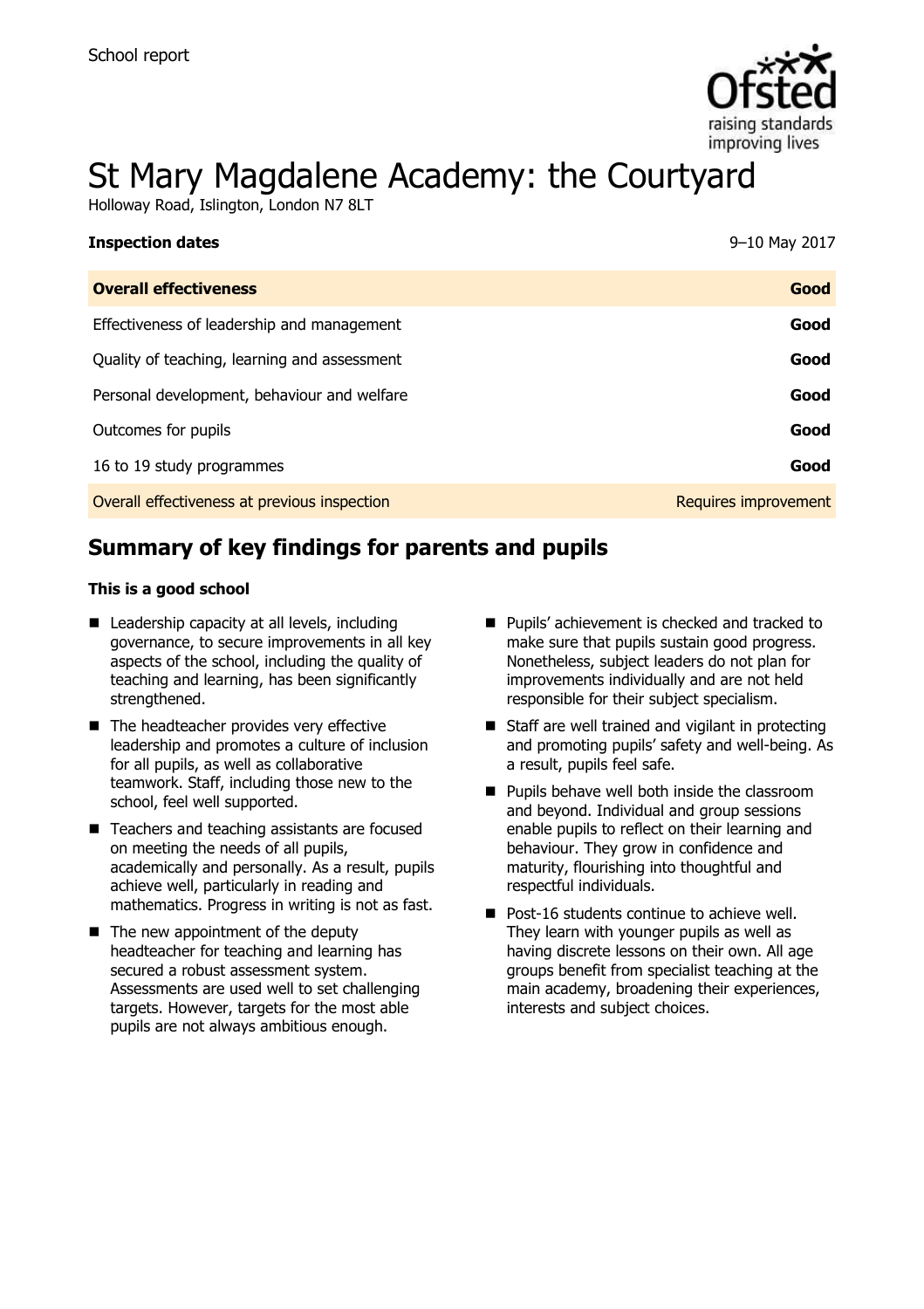

# **Full report**

### **What does the school need to do to improve further?**

- Speed up progress, particularly in writing and for the most able pupils in English and other subjects, by:
	- providing pupils with more opportunities to apply their writing skills, in extended activities
	- giving pupils harder work when they complete tasks quickly
	- setting more challenging targets for the most able pupils and, if met, review and implement new ones quickly.
- Strengthen leadership, by:
	- sharpening up improvement planning with measurable targets based on pupils' achievement which match those for the quality of teaching
	- planning improvements for individual subjects specifically, making sure that subject leaders are held responsible for the quality of teaching and pupil outcomes for their remit.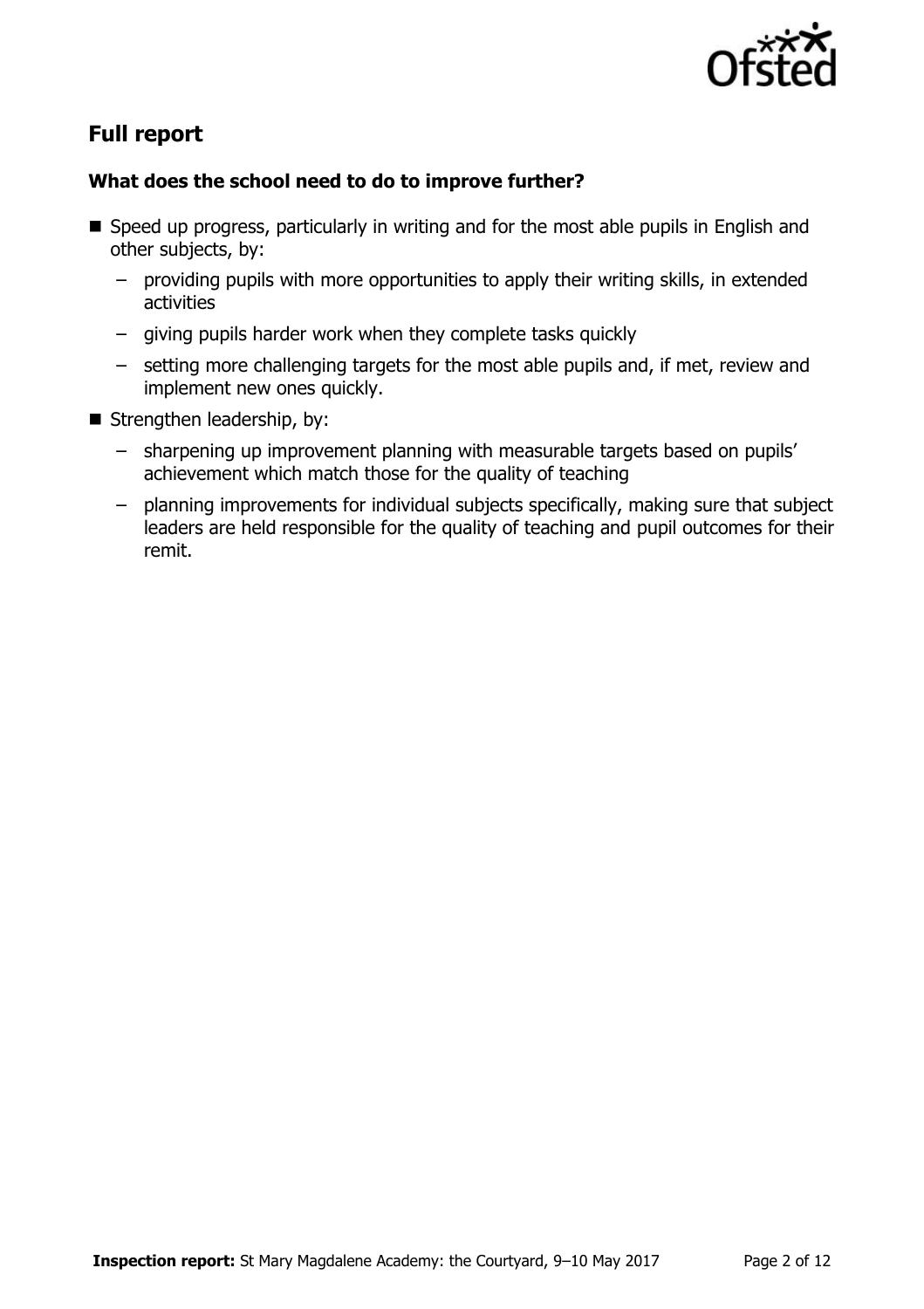

# **Inspection judgements**

#### **Effectiveness of leadership and management Good**

- The headteacher provides strong leadership. She is an effective role model for other senior leaders, particularly those relatively new to post. The headteacher is determined to make sure that all pupils achieve their potential and become active members of society. Staff share her values and are highly motivated. They work well together as a team.
- The headteacher has acted decisively to address the recommendations from the previous inspection, and is supported well by governors. For example, the appointment of the deputy who leads on teaching, learning and assessment has boosted leadership capacity as well as strengthened the quality of teaching overall.
- Improving the quality of teaching is a core function for senior leaders. Observations of teaching, work sampling and learning walks are undertaken regularly to provide valuable feedback to staff about their performance. Leaders regularly cross check their observations with each other to identify key trends in strengths and weaknesses. They use this evidence to tailor training and support precisely to meet the needs of individual staff. Together with an appraisal cycle, this is securing stronger teaching in all subjects.
- This monitoring evidence is also used to gain an accurate picture of the school's overall performance and to plan for further improvements, focused on the right priorities.
- Nevertheless, improvement planning is not sharp enough. Although there are some measurable outcomes, targets are inconsistent. For example, those for the quality of teaching do not match targets for pupils' outcomes.
- Leaders, other than the headteacher, have yet to plan for improvements for their own subjects. Actions to improve English and mathematics are included in the school development plan. Nonetheless, they are too generic and do not focus adequately on specific actions to bring about rapid improvement, particularly in writing. In addition, subject leaders are not held fully to account for their subject areas.
- The deputy for teaching, learning and assessment, working with other leaders, has introduced an assessment system, including baseline measurements for pupils when they start school. Leaders are now able to track the progress pupils make effectively, to identify any potential underachievement and to implement interventions to boost their learning.
- Assessment information and prior attainment are used to set challenging targets to secure good or better progress for most pupils. However, targets are not always aspirational enough for the most able pupils. These pupils sometimes achieve their targets before the end of the academic year, which slows their progress down.
- The curriculum is organised well to meet the needs, interests and aspirations of pupils and students. The strong partnership with the main academy enables pupils and students to choose from a wide range of subject options. All pupils study for qualifications in English; mathematics; IT (information and technology); personal, social and health education, including GCSE citizenship; physical education (PE); amination; science and art therapy. Pupils are then guided to study from a range of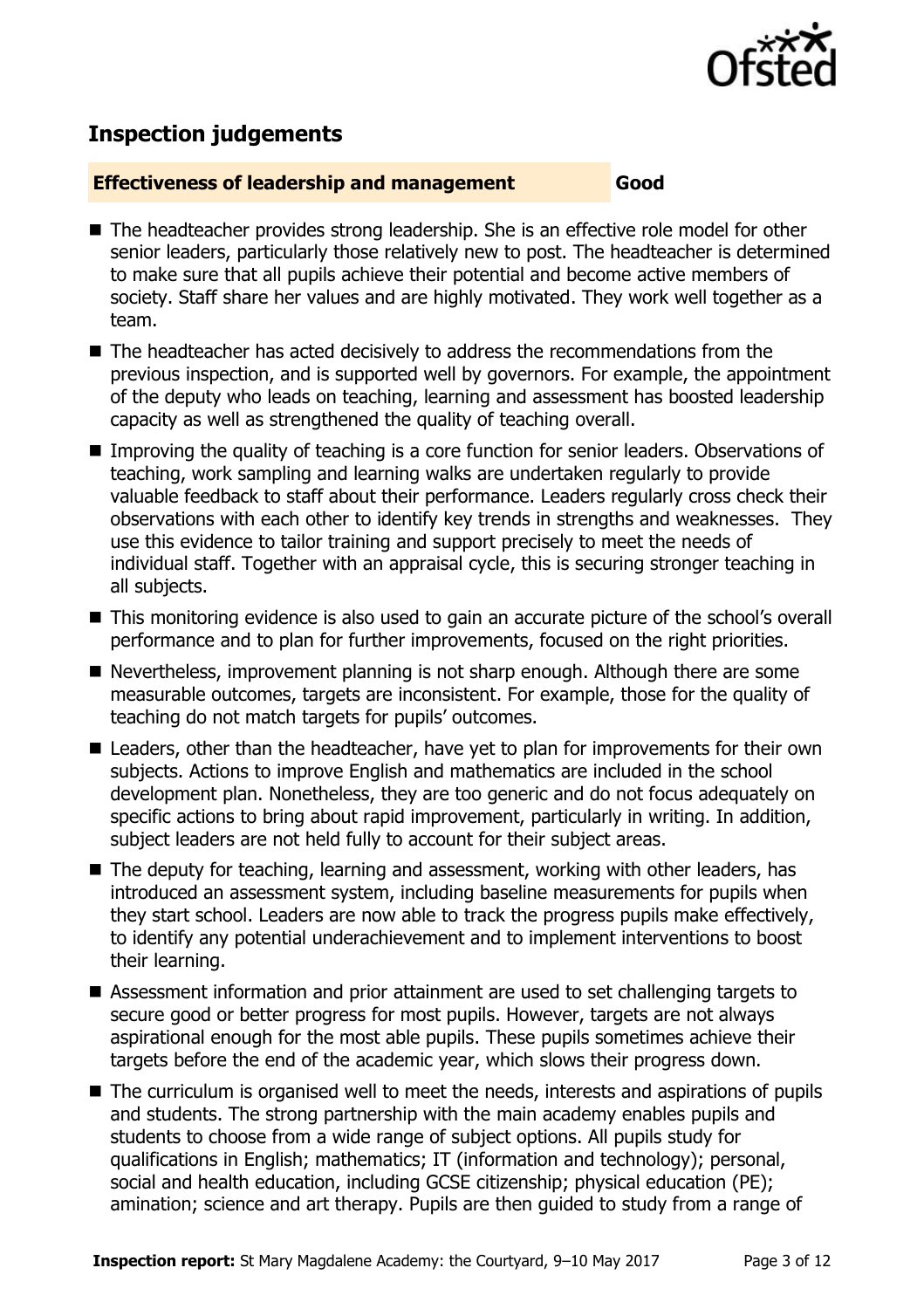

other subjects, including drama, modern foreign languages, psychology, tourism, construction and hair and beauty. The qualification pathway is dependent on the pupils' and students' levels of ability and interests. Extra-curricular activities enrich pupils learning, enjoyment and sense of achievement, in school and at the main academy, including IT/coding, arts, crafts, science and many different sporting activities.

- Pupils' spiritual, moral, social and cultural development is promoted well through visits, visitors and planned activities. Pupils learn about the horrific events of the Holocaust and explore injustice, tolerance and the rights of individuals. Personal, social and health lessons focus on democracy and promote the pupil voice through elections and voting. This helps pupils to understand life in modern Britain.
- Leaders are keen to secure value for money and to maximise the impact that funding has on pupils' achievement and personal development, including the special educational needs and pupil premium funding. Individual support and interventions are personalised to meet the specific needs of pupils. These include additional speech and language sessions and bespoke emotional and mental health strategies from external agencies. As a consequence, all pupils, including those eligible for the pupil premium, achieve well. Indeed, disadvantaged pupils are currently making more progress than other pupils in the school.

#### **Governance of the school**

Governors candidly admit that the last inspection galvanised them into action in order to become more effective. The external review and an audit of skills clarified their roles and responsibilities. They have a clear understanding of their remit and monitor more closely the work of leaders and the impact their actions have on all aspects of the school's effectiveness. Governors gather their own evidence through regular visits to the school. As a consequence, they have an accurate view of the school's performance and are in a better position to provide leaders with both challenge and support in equal measures. Each governor oversees an aspect of the school's work, including the use of the pupil premium and how this is used to secure good or better achievement. Governors have made sure that the new premises are fit for purpose, bright and well equipped. They are determined to maintain a rapid rate of improvement.

### **Safeguarding**

- $\blacksquare$  The arrangements for safeguarding are effective.
- The designated safeguarding lead provides a clear steer for safeguarding. She has created an open and honest culture where everyone; both staff and pupils feel confident to report any issues they may have. She makes sure that everyone has a collective responsibly for safeguarding. In addition, she supports and advises staff and pupils, manages referrals of those pupils causing concern, and liaises effectively with external agencies. Staff have up-to-date training and understand their roles in keeping pupils safe. All the required checks are undertaken to make sure that adults are suitable to work with children. The safeguarding governor monitors all aspects of safeguarding on a regular basis, resulting in all statutory requirements being met in full. The welfare of pupils is paramount. As a result, pupils are kept safe and secure.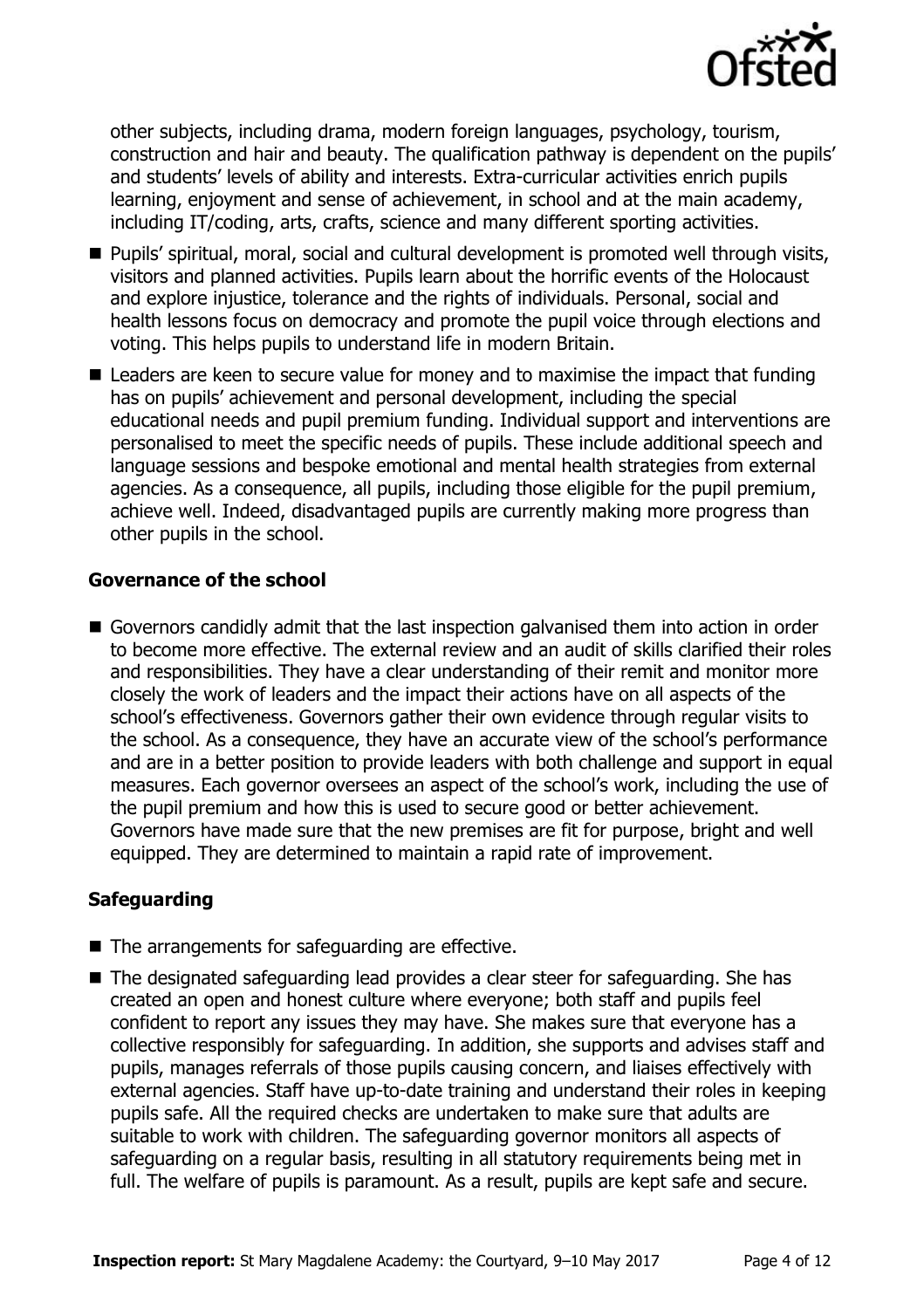

### **Quality of teaching, learning and assessment Good**

- Teachers and teaching assistants know pupils' motivations, interests and needs. As a consequence, they provide the right type of activities to ensure that pupils engage well in their learning. The strong relationships between staff and pupils secure calm and purposeful lessons, thus relaxing pupils, and reducing their anxiety levels.
- Staff model learning effectively, which ensures that pupils have a good understanding of what they are to learn next. Staff also encourage pupils to explain their thinking, providing powerful opportunities to promote their confidence, while simultaneously promoting other pupils' understanding.
- Communication and social skills are promoted at every opportunity, within lessons and discretely through tutor and self-discovery groups. Staff provide clear instructions and constantly explain to pupils what they are learning about.
- The teaching of reading and mathematics has improved significantly. Pupils display a love of reading, and enjoy a wide range of different texts, from comics to non-fiction books. Staff maximise opportunities for pupils to develop their reading skills in every lesson so that pupils can access key information. As a result, pupils are confident, fluent and accomplished readers.
- Mathematics is taught well because the teacher has excellent subject knowledge and his passion enthuses pupils to want to learn more. He has a good insight into how pupils learn best, keeps a keen focus on how well they are achieving and mostly pitches the work at the right level of challenge. As a consequence, progress in mathematics is speeding up significantly.
- The English lead has introduced strategies to improve pupils' wiring skills. In each lesson pupils know what they are expected to achieve, with clear steps to success. Staff encourage pupils to reflect on their learning, to identify what they have achieved and what they need to work on next. As a consequence, pupils are becoming more independent in their writing.
- $\blacksquare$  However, this is not consistent in every lesson. Occasionally, pupils who find work easy complete the task quickly. They then wait patiently for other pupils to catch up. This is especially so for the most able pupils, preventing them from making more progress and learning independently.
- Much effort has focused on developing pupils' spelling, punctuation and grammar skills. However, there are too few opportunities for pupils to apply these skills and to write at length in this subject and across the curriculum.
- $\blacksquare$  In other subject areas, work is organised well to ensure that pupils learn at a good rate, and that they are well prepared for the end-of-year examinations, including in science, art and IT.
- Those pupils who are academically and socially able are taught by subject specialists at the main academy. All pupils attend mainstream lessons for PE, taught by specialist PE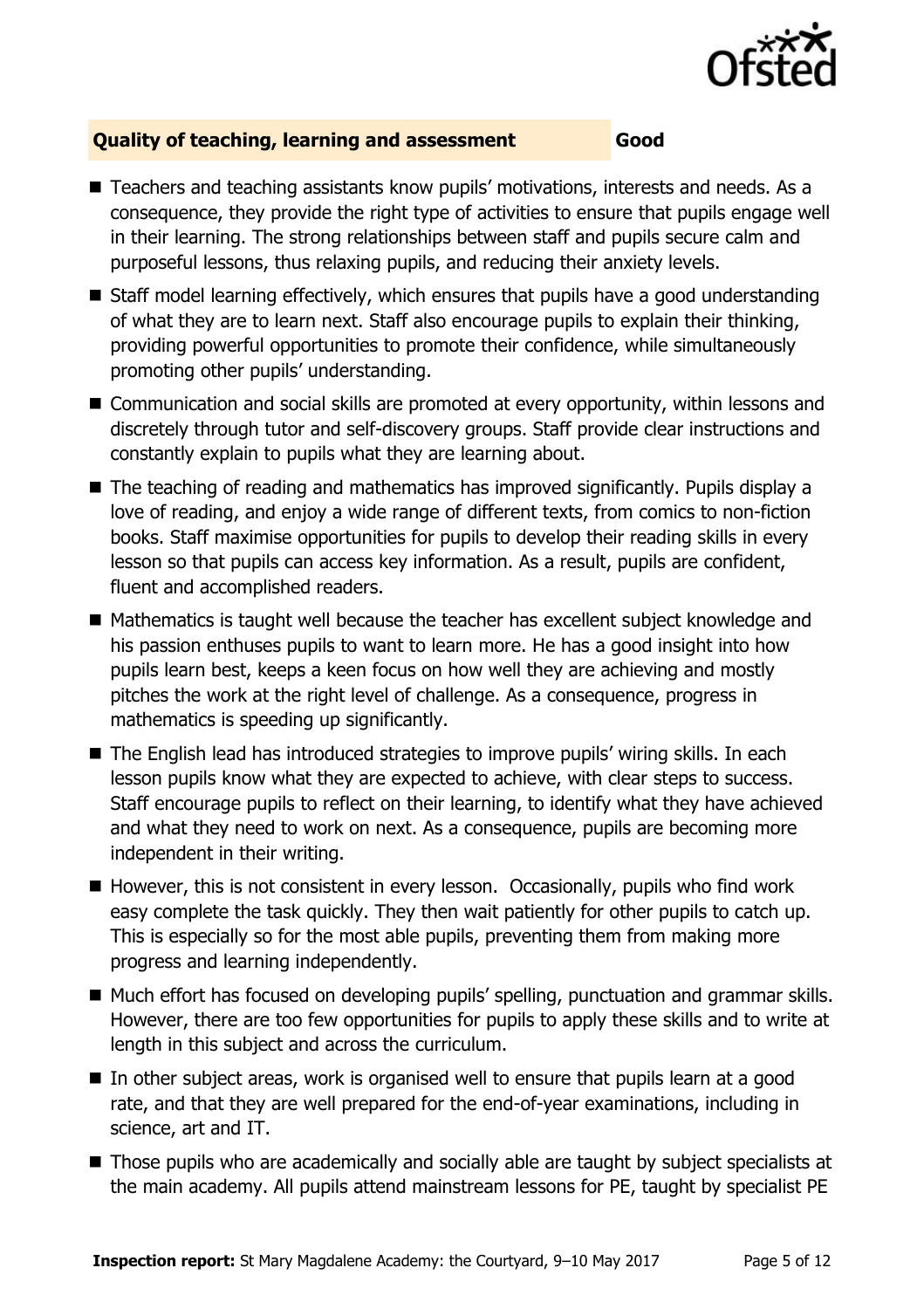

teachers.

### **Personal development, behaviour and welfare Good**

#### **Personal development and welfare**

- The school's work to promote pupils' personal development and welfare is outstanding.
- The deputy for behaviour and safety ensures that staff are suitably supported. Pupils' and older students' personal development and behaviour are monitored closely to identify any trends, concerns and potential triggers in the environment. Many pupils have had prior negative school experiences before joining the school. Some have low self-esteem and self-worth, with significant mental health issues. Each pupil has a key worker, who has a thorough understanding of their personal needs. Their support is effective in ensuring emotional and physical well-being for pupils and students.
- The school works exceptionally well with professionals from a range of disciplines who meet regularly in 'team around the school' meetings. Specialists include health and specialist professionals. They make sure that those pupils causing concern, generic issues associated with the learning environment, transition arrangements and reviews of education, health and care plans are reviewed thoroughly.
- Expertise is shared, with strategies identified to resolve issues on an individual and group basis, sometimes including parents. Weekly counselling is also provided for those pupils who need this type of support. All pupils regularly undertake meditation sessions. Because of this, potential barriers to pupils' learning and happiness are greatly reduced and they make great gains in their personal development.
- The personalised curriculum enables pupils to begin to develop an appreciation of their own capabilities, which in turn enables them to believe in themselves. Activities specifically designed to promote pupils' mental well-being through tutor and selfdiscovery groups are fundamental in enabling pupils to become more empathetic, reflective, respectful and responsible individuals. Likewise, workshops heighten pupils' awareness of equality and of challenging stereotypes and racism. Pupils told inspectors that they are very proud of their school and of their achievements.
- **Pupils have a clear awareness of potential dangers. They know that they should not** take any risks and that they should 'keep to the rules'. They trust and respect staff and willingly share their concerns. Pupils know how to keep safe and are very aware of social media risks. They report that there is some bullying but that it is 'not a big worry' and it is dealt with quickly.
- **Pupils have an age-appropriate understanding of healthy relationships and gender** groups provide pupils with specific aspects on how to keep physically and mentally well and healthy.

#### **Behaviour**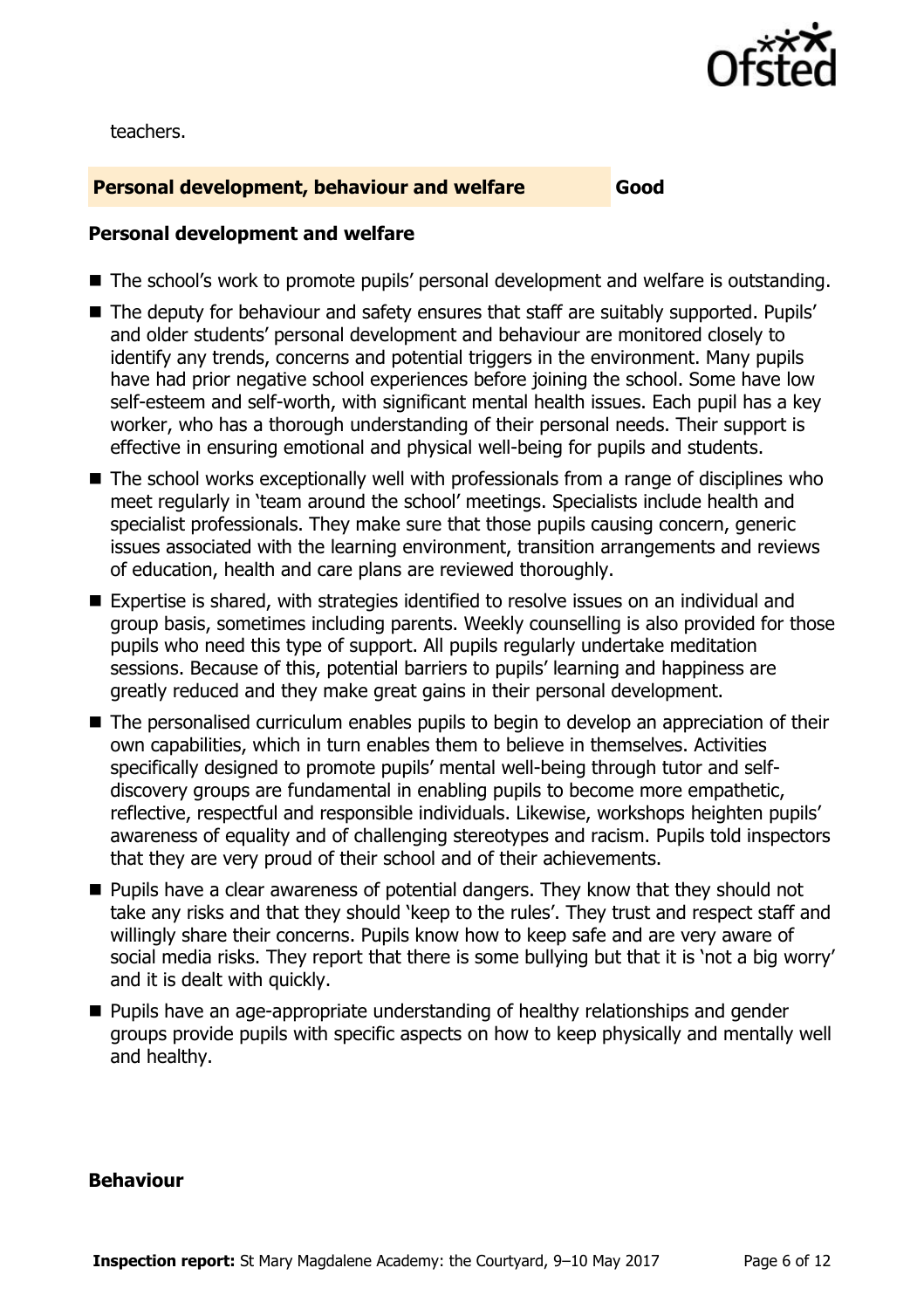

- The behaviour of pupils is good.
- Staff implement the behaviour policy consistently and effectively. They model high expectations for behaviour and good manners. They constantly reinforce good behaviour and positive attitudes to learning, through praise and rewards. This means that pupils develop greater self-control, become more self-aware of their own behaviour and how this affects others.
- $\blacksquare$  Pupils conduct themselves maturely in class and around the school. There is a calm atmosphere at breaktimes, when pupils and staff talk and relax together.
- **Pupils become increasingly confident and self-assured learners. Nonetheless, they are** not always encouraged to take responsibly for their learning and can lack motivation to get on with work on their own.
- Case studies confirm that the school is very successful in ensuring that those pupils with challenging and negative behaviours when they start school are helped to integrate fully to access all that the school offers.
- Attendance is good, reflecting pupils' enjoyment of school life.

#### **Outcomes for pupils Good**

- **Pupils enter the school with significant gaps in their learning as a result of negative** experiences and/or being non-attenders at their previous schools. As a result, the school has to make sure that pupils make up for lost time to achieve what they are capable of.
- **Pupils'** abilities are assessed fully when they enter the school, enabling staff to teach pupils commensurate with their capabilities. As a result, their learning gets off to a good start.
- Challenging targets and good teaching secures strong progress, particularly in reading, mathematics, IT and more generally in subjects across the curriculum. However, the school's assessments and inspection observations, including work sampling, confirm that progress in writing is slower than in reading and mathematics.
- Those pupils and older students who are academically and socially able to cope with mainstream classes attend lessons at the secondary academy in a range of subjects. However, the most able pupils, including the most able disadvantaged pupils, do not always make the progress they are capable of because learning time is not always used well enough to maximise their progress. Targets do not always secure accelerated progress for these pupils.
- **Effective interventions, alongside good teaching, leads to disadvantaged pupils making** good or better progress and often more progress than their peers in English and mathematics. As a result, all pupils and students are well prepared for their next stage of education, training or employment.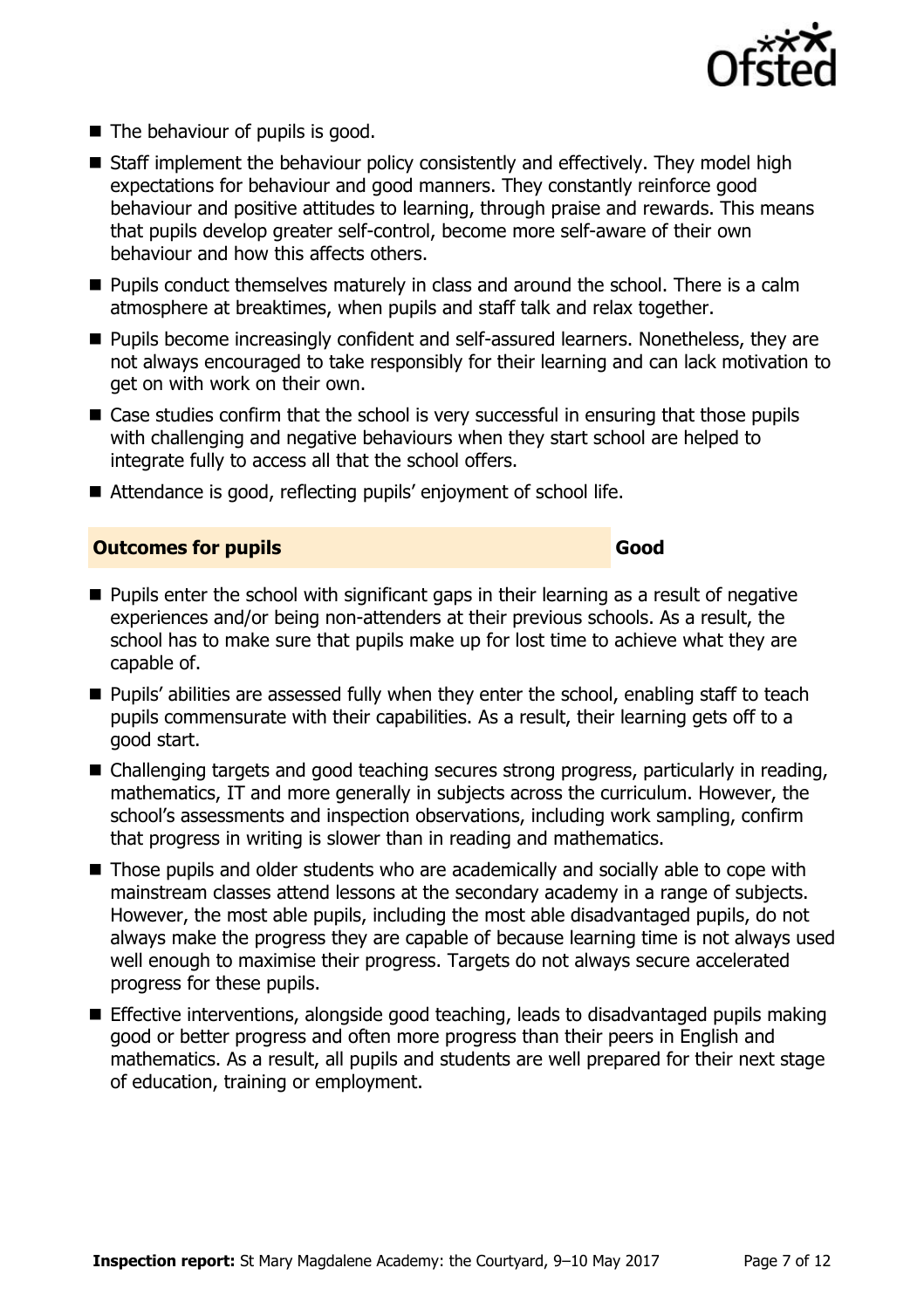

#### **16 to 19 study programmes Good**

- Students continue to achieve well in this key stage, including in English and mathematics, because they receive the same good teaching as younger pupils. Most pupils in school go on to study at post-16.
- There are some opportunities for students to learn together; for example, specifically for job preparation and in their tutor groups, as well as with younger pupils.
- There is a good focus on developing students' independence, skills for learning and preparation for life in general in school and outside. Students enjoy monthly social events such as visits to the cinema or a meal at a local restaurant.
- $\blacksquare$  It is evident that the school is very effective in preparing each student for their next steps. In 2016, every student went on to further education, university, or apprenticeships. This year, all students have been offered unconditional offers to the places of their choice.
- Almost every student completes a work placement with local employers. Careers guidance and advice is in partnership with parents and the local authority who provides information on potential employment opportunities and qualification pathways.
- Students study the core subjects and have further options to learn from a wide range of subjects, both academic and vocational, or functional skills and qualifications, including at AS and A level.
- The headteacher is currently providing overall interim leadership for this key stage as a result of the post holder being on maternity leave. She provides strong direction, securing continuing good provision for students.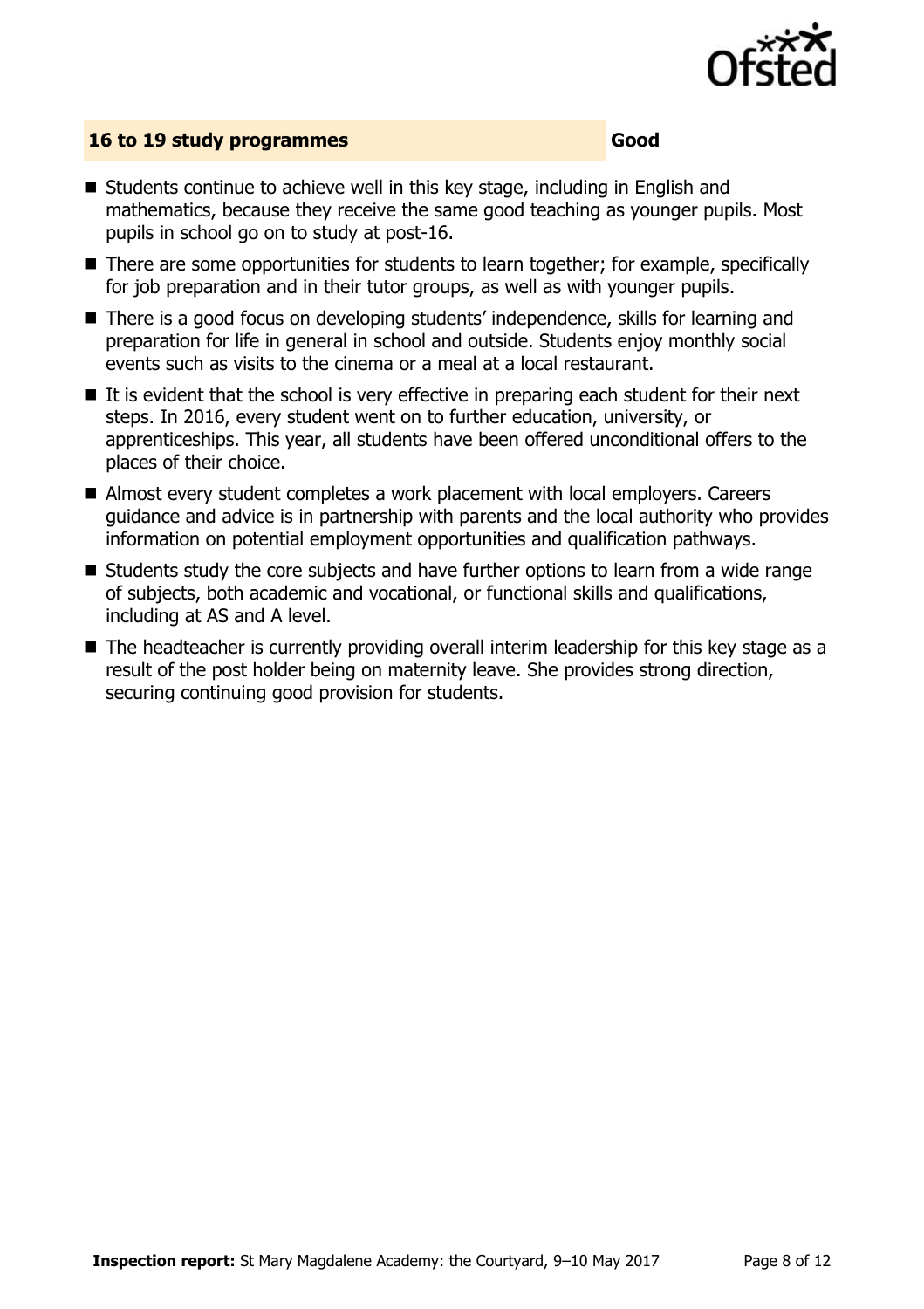

# **School details**

| Unique reference number | 139418    |
|-------------------------|-----------|
| Local authority         | Islington |
| Inspection number       | 10031725  |

This inspection of the school was carried out under section 5 of the Education Act 2005.

| Type of school                                           | <b>Special</b>               |
|----------------------------------------------------------|------------------------------|
| School category                                          | Academy free school          |
| Age range of pupils                                      | 14 to 19                     |
| Gender of pupils                                         | Mixed                        |
| Gender of pupils in 16 to 19 study<br>programmes         | Mixed                        |
| Number of pupils on the school roll                      | 36                           |
| Of which, number on roll in 16 to 19 study<br>programmes | 18                           |
| Appropriate authority                                    | The governing body           |
| Chair                                                    | Jonathon Rust                |
| <b>Headteacher</b>                                       | Deborah Shepherd             |
| Telephone number                                         | 07940 551400                 |
| Website                                                  | www.smmacademy.org/courtyard |
| Email address                                            | d.shepherd@smmacademy.org    |
| Date of previous inspection                              | 28 April 2015                |

### **Information about this school**

- The Courtyard is a small special free school, established in September 2013. The school's first inspection in April 2015, judged overall effectiveness to require improvement.
- The school forms part of the St Mary Magdalene Academy Trust and is overseen by the trustees and the executive director. It is led and managed by its own headteacher and governing body.
- Most pupils study for some of their time to St Mary Magdalene Academy.
- The school moved the new premises in September 2016.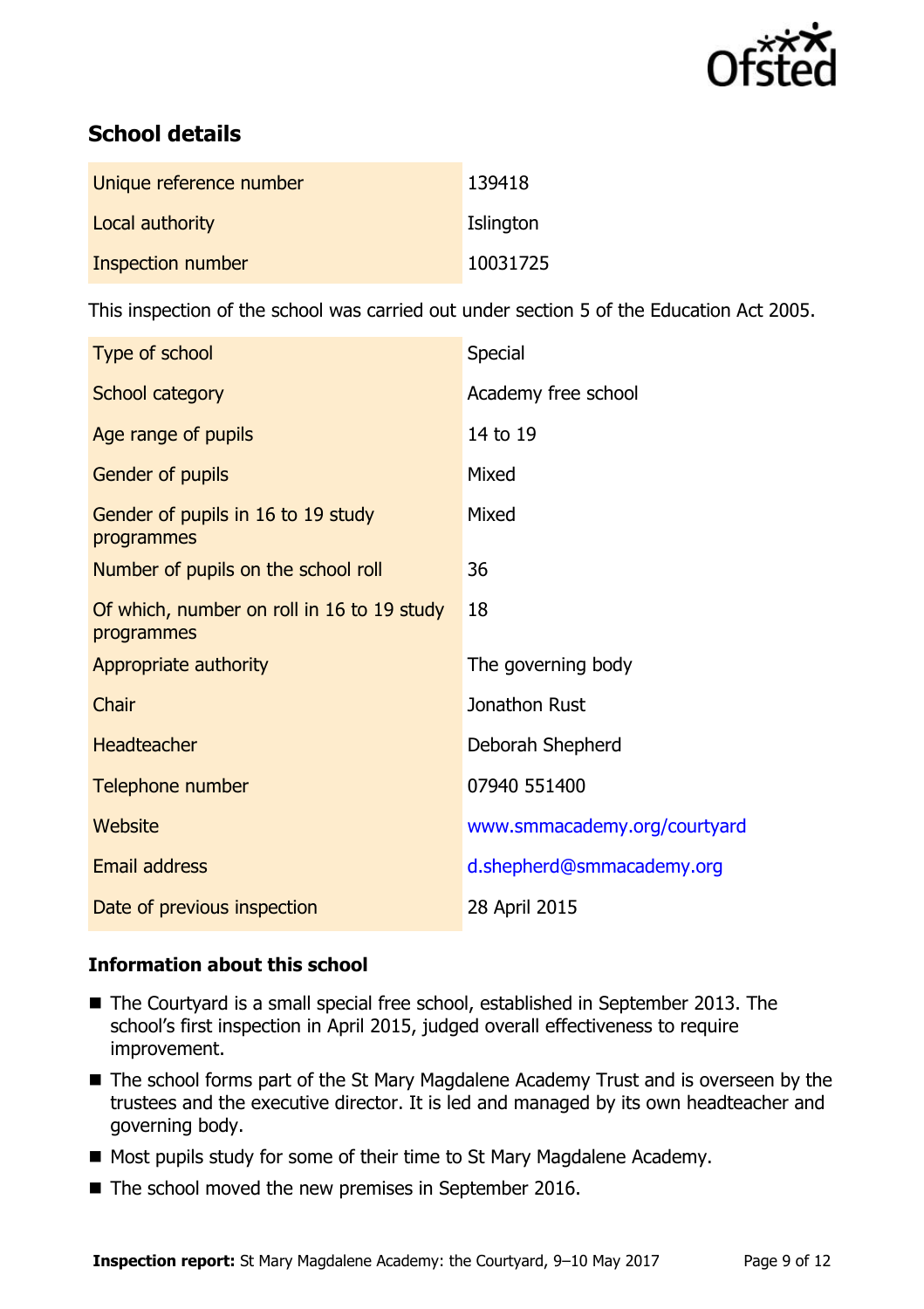

- All pupils have a statement of special educational needs or an education, health and care plan for autistic spectrum disorders and/or speech, language and communication difficulties. Admissions to the school are arranged through the local authority.
- **Pupils join the school at different points in their education, with most joining at the** beginning of Year 9 or in the sixth form. Some travel to attend the school from outside the local authority area.
- Just over a third of pupils are eligible for the additional pupil premium funding, which is well above the national average.
- There are currently very few pupils who do not speak English as their first language.
- Some pupils attend level 1 courses in construction or hair and beauty at the Samuel Rhodes MLD School for one afternoon a week.
- The school complies with Department for Education guidance on what academies should publish.
- The school meets the requirements on the publication of specified information on its website.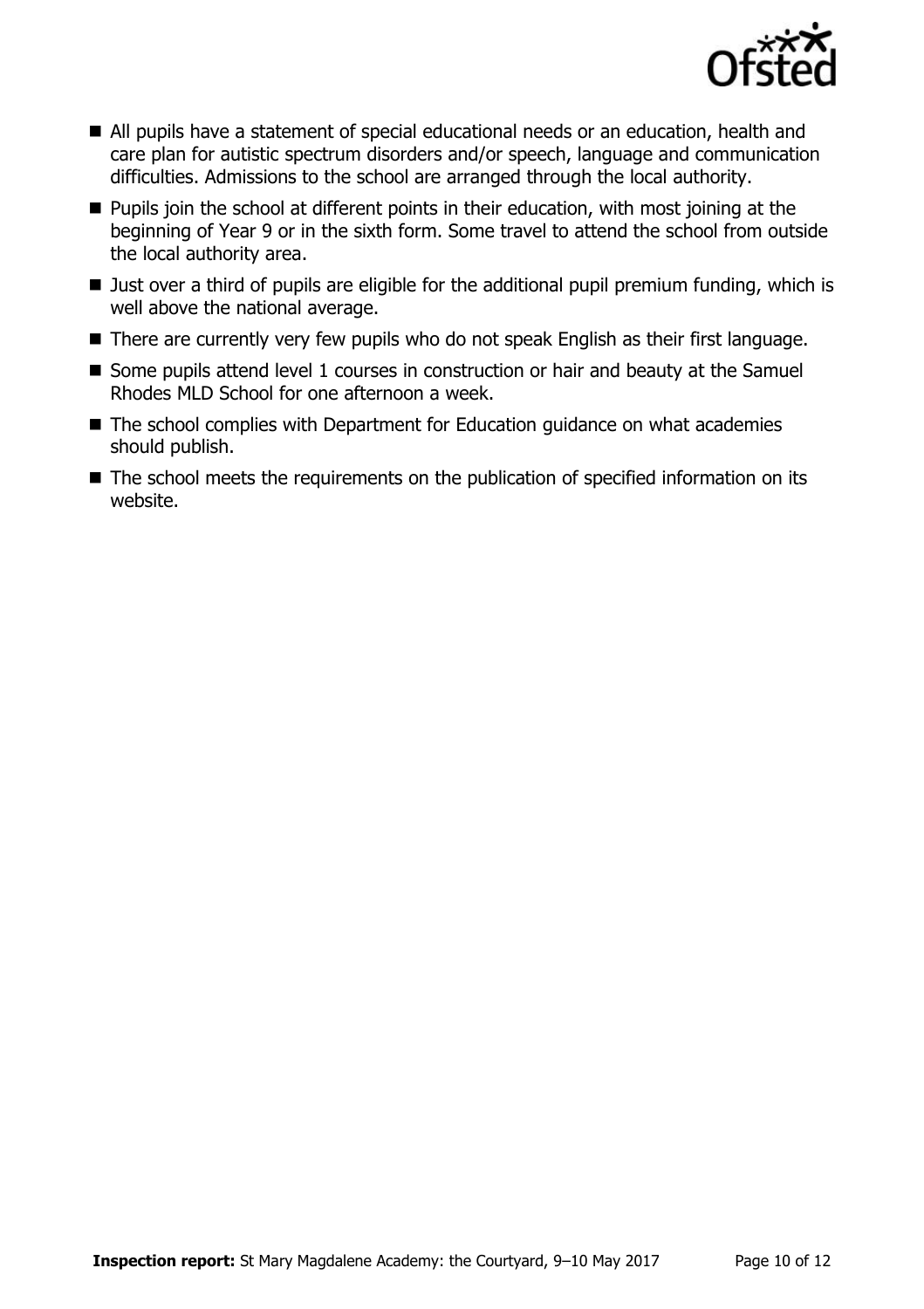

# **Information about this inspection**

- Inspectors visited lessons in all year groups and observed a variety of activities. Leaders accompanied inspectors on almost all the visits to lessons.
- **Pupils' behaviour during lessons, at playtimes and around the school was observed.** Inspectors also scrutinised the school's records of behavioural incidents, including bullying logs.
- **Inspectors spoke informally to pupils about their learning in lessons and with a group** of pupils. Inspectors observed the most able pupils reading in class, and a group of pupils talked about their reading choices.
- **Inspectors held meetings with leaders to evaluate the impact of their work to improve** pupils' outcomes and strengthen the quality of teaching. This included meetings with the leader for teaching and learning, the leader for behaviour and safety, and subject leaders and teachers, including the post-16 leader.
- $\blacksquare$  Meetings were held with the members of the governing body, including the vice-chair, and members of the multidisciplinary team, including the local authority special educational needs officer.
- Inspectors reviewed work in pupils' books to evaluate the quality of learning in different areas of learning over time. They also scrutinised the school's current assessment information on how well pupils achieve.
- A range of documentation related to safeguarding was scrutinised. This included the single central record of pre-employment checks and records relating to the school's work to safeguard pupils at risk of harm.
- Inspectors spoke to one parent, and took account of the school's parent and staff questionnaires. There were no responses to Ofsted's online parental survey, or staff and pupil questionnaires.

#### **Inspection team**

Mary Hinds, lead inspector **Her Majesty's Inspector** 

Mary Geddes **Ofsted Inspector**